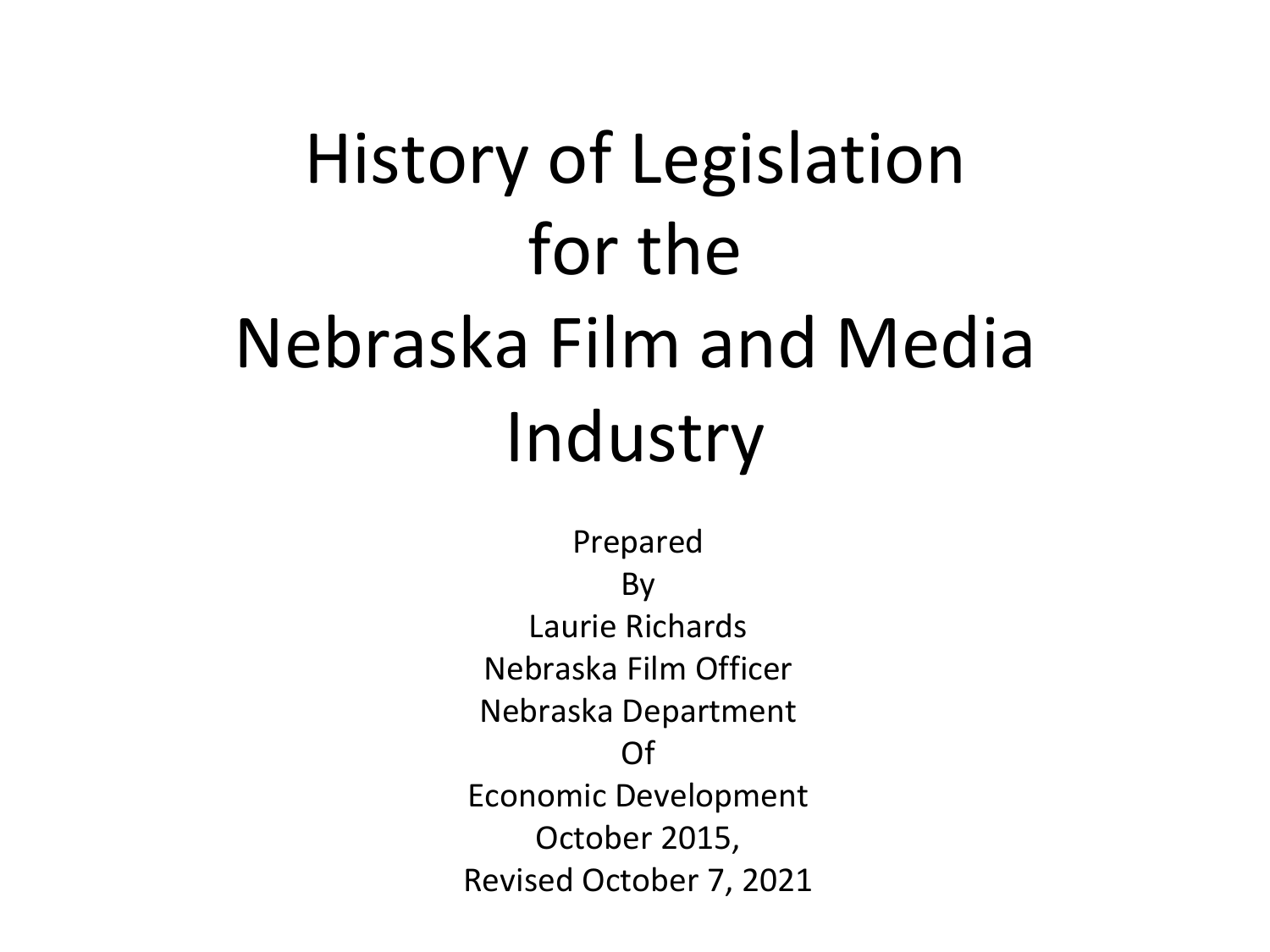# LB 1099, 2000

- $2000 LB$  1099
- A bill introduced by Senator Landis to help make Nebraska "film friendly"
- Allowed qualified production to apply for a refund of all state and city sales tax
- Minimum spend of \$100,000
- After threshold met, refund would be allowed on all purchases subject to the tax
- Applicant would register project with the Nebraska Film Office
- Project criteria review with producers and Film Office
- State Tax Commissioner would administer the refund process
- LB was shelved in Revenue Committee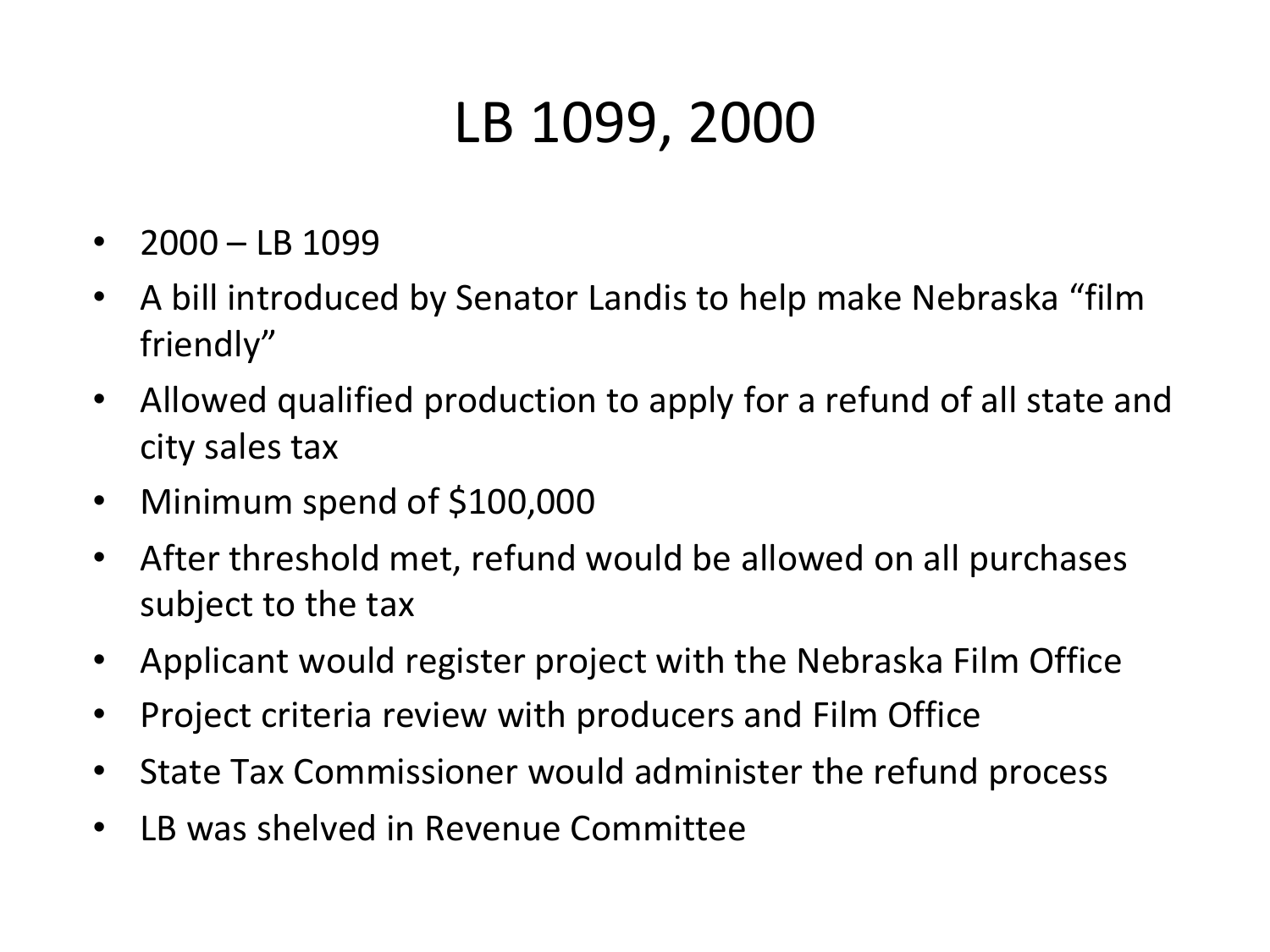# LB 728, 2003

- LB 728 introduced by Senator Connealy to Revenue Committee
- Called "The Nebraska Film Enhancement Rebate Act"
- Creates fund that would give 15% rebate of documented production costs
- Costs must be incurred in Nebraska and directly attributable to a long form narrative film or television production
- Costs include wages or salaries of persons who are residents of Nebraska who have earned income working on a film in Nebraska; cost of construction and wardrobe; rental of facilities and equipment; and, other direct costs of producing a film
- Administered by the Department of Economic Development
- Rebates would be administered by the Tax Commissioner and total payments in one fiscal year would not exceed one million dollars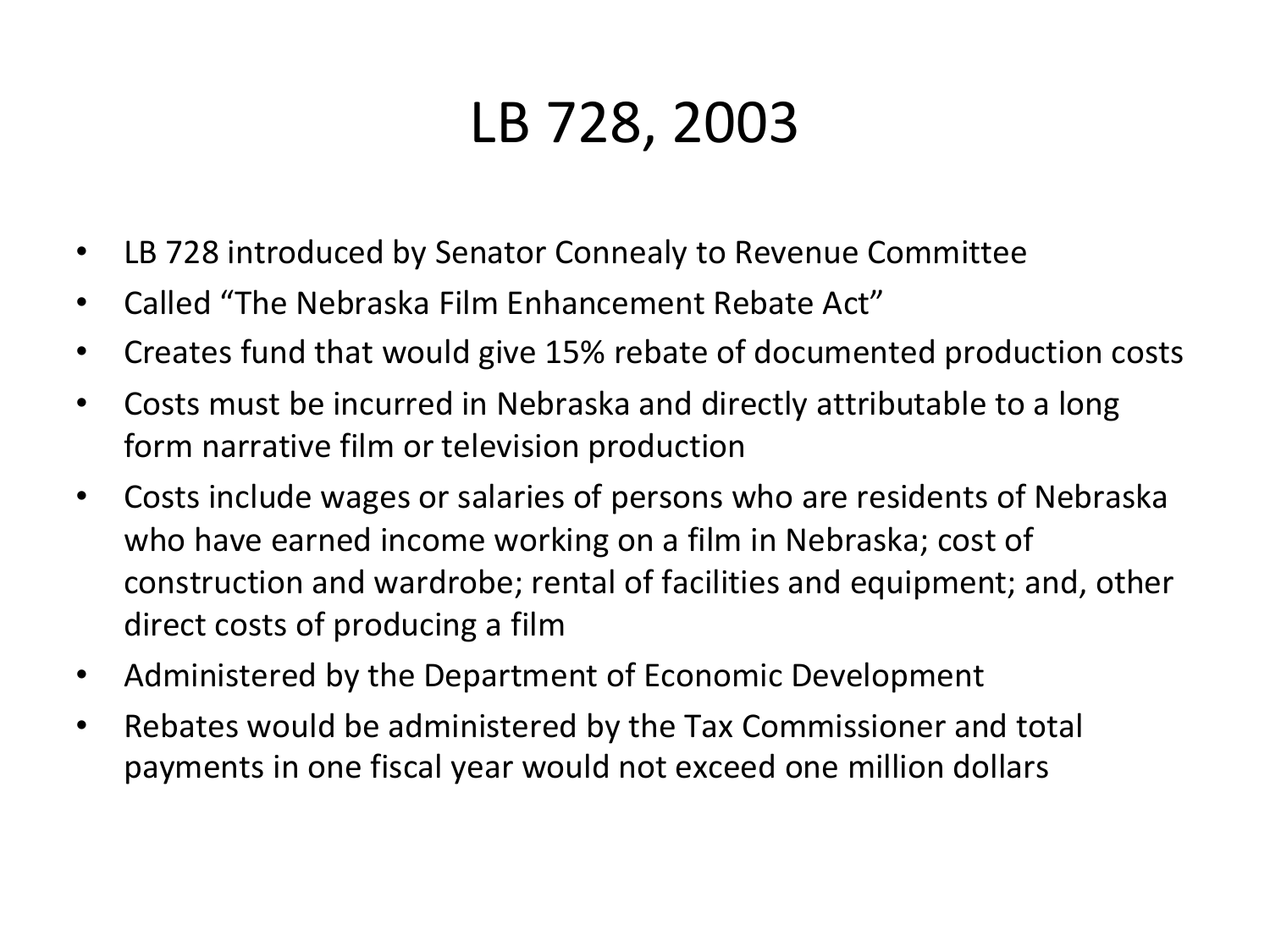#### LB 235, 2007

- LB 235 introduced by Senator Nantkes to Revenue Committee
- **•** Creates the Nebraska Film and Music Production Program
- \*Nebraska Film and Music Office is created within the Nebraska Game and Parks Commission
- \*Provides a rebate of up to 15% of Nebraska production expenditures to companies filming in the state
- Capped at \$5 million per year
- Minimum budget of \$2M and spend \$1.25M in Nebraska, cumulative for a company producing multiple projects in a fiscal year with a minimum budget of \$300,000 and totaling at \$2M
- Must employ at least 50% Nebraska crew below-the-line for 15% rebate; 10% rebate for employ up to 24%; 10% rebate for companies who employ 25% to 49%; if budget is \$30M or higher, this requirement is waived
- Company must provide proof of complete financing prior to commencement of principal photography
- Film must be bonded, all crew and vendors paid and no liens against company
- Must have general liability insurance minimum coverage of \$1M and worker's compensation pursuant to state law
- Rebate fund may include any public or private donations, contributions and gifts received for the benefit of the fund
- Production company must provide evidence of recognizable domestic or foreign distribution agreement within one year from the end of principal photography
- Production company is required to apply for and will be granted a no-cost filming permit by the Nebraska Film & Music Office

\*Provides a tax credit for construction of Nebraska Film and Music facilities ranging from 10% on a minimum \$500,000 construction project to 25% for projects over one million.

\*Provides a 25% tax credit on profits to state taxpayers who invest in film and music projects produced in Nebraska when those profits are reinvested in another film or music production produced in Nebraska.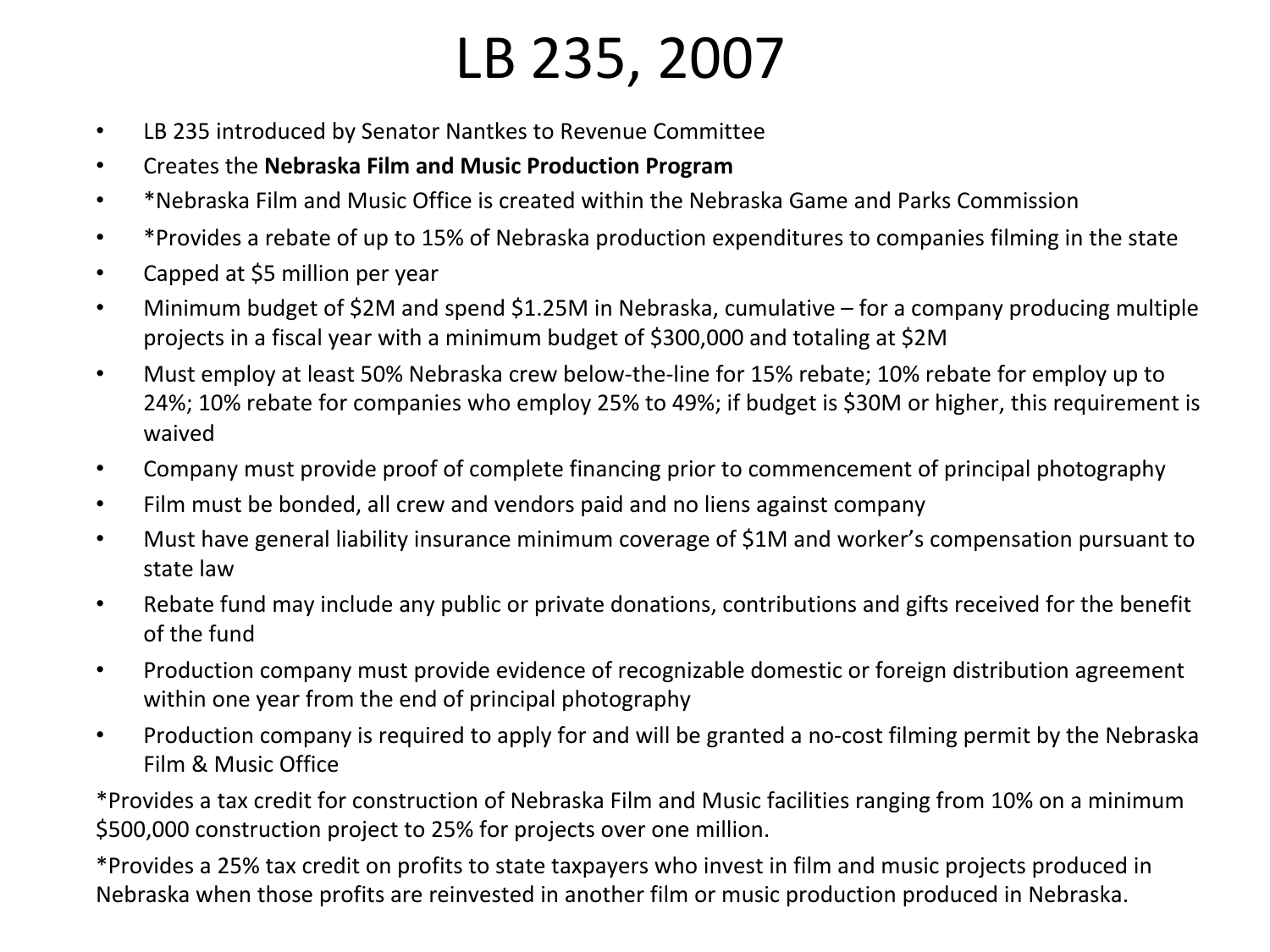# LB 282, 2009

- LB 282 introduced by Senator Mello to Revenue Committee
- LB 282 would create the **Act** to provide income tax incentives for companies producing films in Nebraska.
- A production company would be eligible for a refundable income tax credit for a single projector multiple projects that spends at least one million twenty five hundred dollars here in the state of Nebraska.
- This refundable income tax credit would be in the amount of up to twenty-five percent of documented production costs incurred.
- To qualify for such tax credits a company would have to provide documentation that they employed Nebraska residents in the production of the film, documentation of other production costs that occurred in Nebraska, and would have to file a Nebraska income tax return.
- The income tax credits put in place by LB 282 would be set on a sliding scale that would depend on the amount of investment in the state; specifically, the percentage of Nebraska residents a project employs.
- LB 282 would also create a Film Office in the Department of Economic Development that would be responsible for the administration of this Act.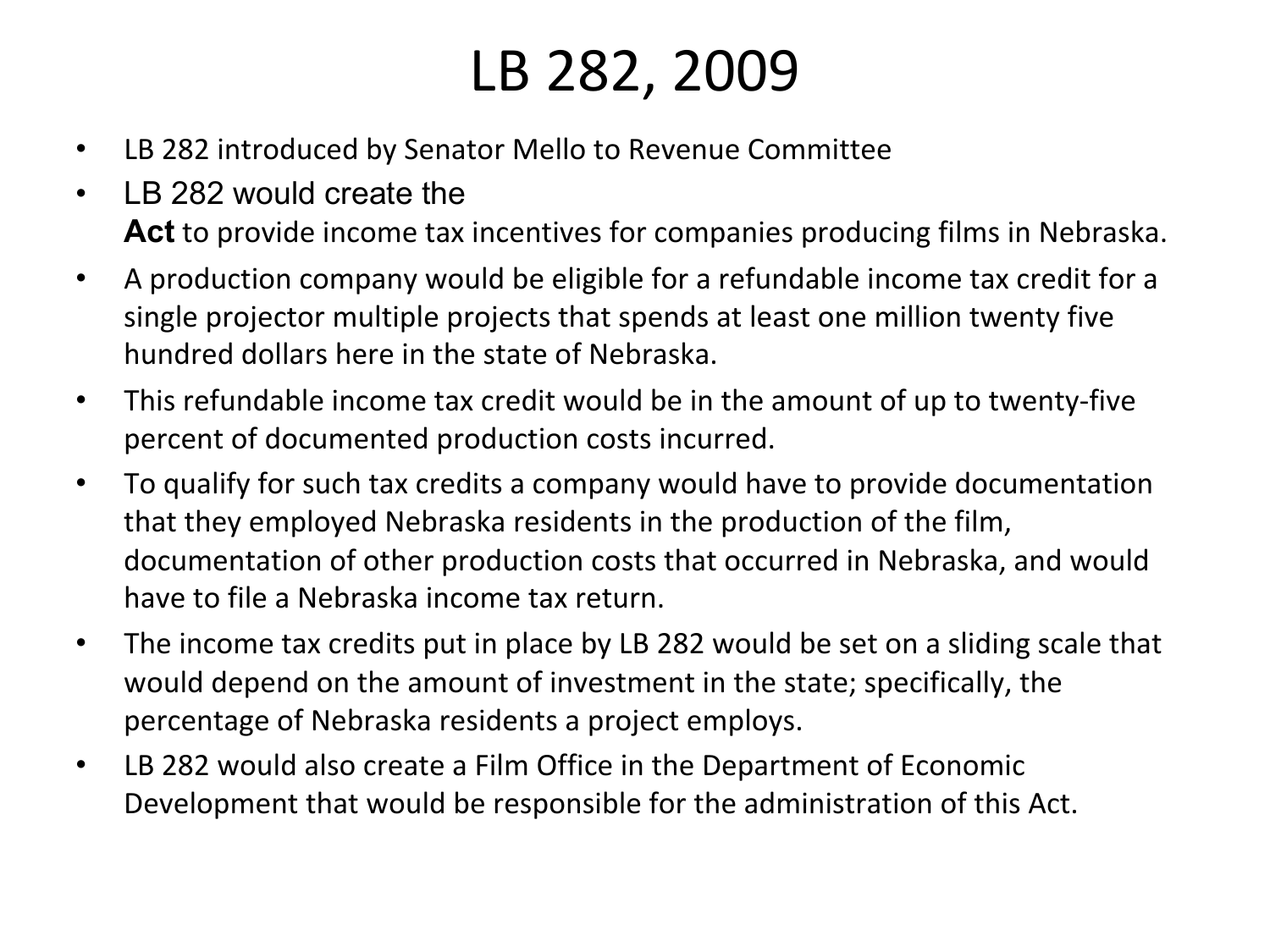# LR 173, 2009

- LR 173 introduced by Senator Mello to Revenue committee.
- LR 173, an Interim Study
- The purpose of this interim study is to examine the film industry in Nebraska and whether tax incentives could be used to encourage future economic growth in this area.
- The study shall include, but not be limited to, an examination of the types and numbers of jobs in Nebraska created by the film industry, the amount of revenue generated in Nebraska by the film industry, the tax incentives other states are offering to attract the film industry, and the tax incentives Nebraska could offer to attract the film industry.
- The primary focus of the study will be to find ways to encourage future job growth and economic development in Nebraska's film industry.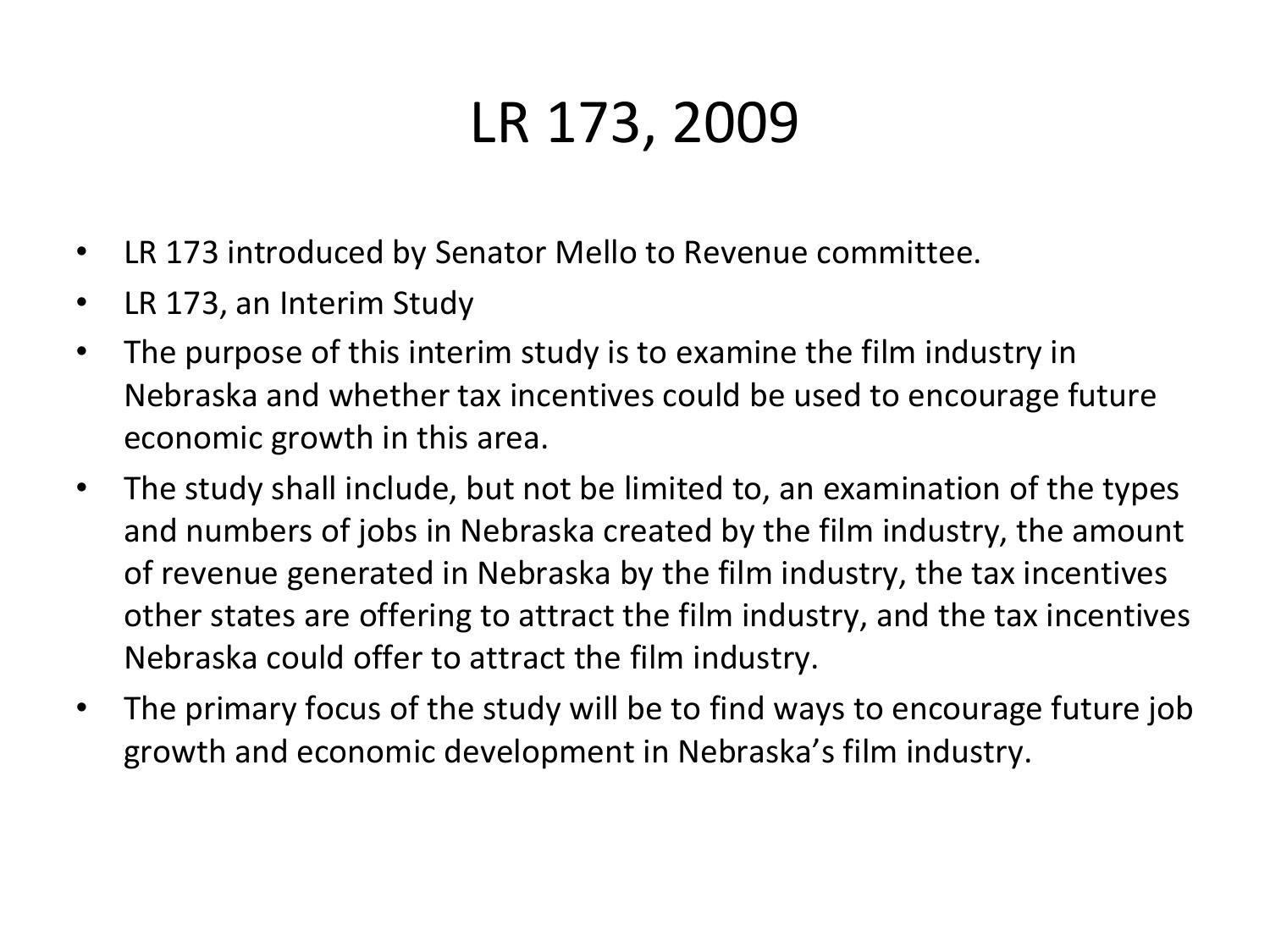### LB 1073, 2010

- LB 1073 introduced by Senator Mello to Revenue Committee
- LB 1073 establishes the **Building Nebraska's Creative Economy Act**.
- Through this bill the state would offer film production tax credit programs for qualifying film and television project expenditures spent in the state of Nebraska.
- All credits contained within LB 1073 are on a "pay to play" eligibility basis, meaning the production company must provide evidence of financing for the production prior to beginning to film.
- The intent of this legislation is to provide more jobs for talented Nebraskans, generate dollars for local businesses and to increase the state's nationwide image through the mediums of film and television.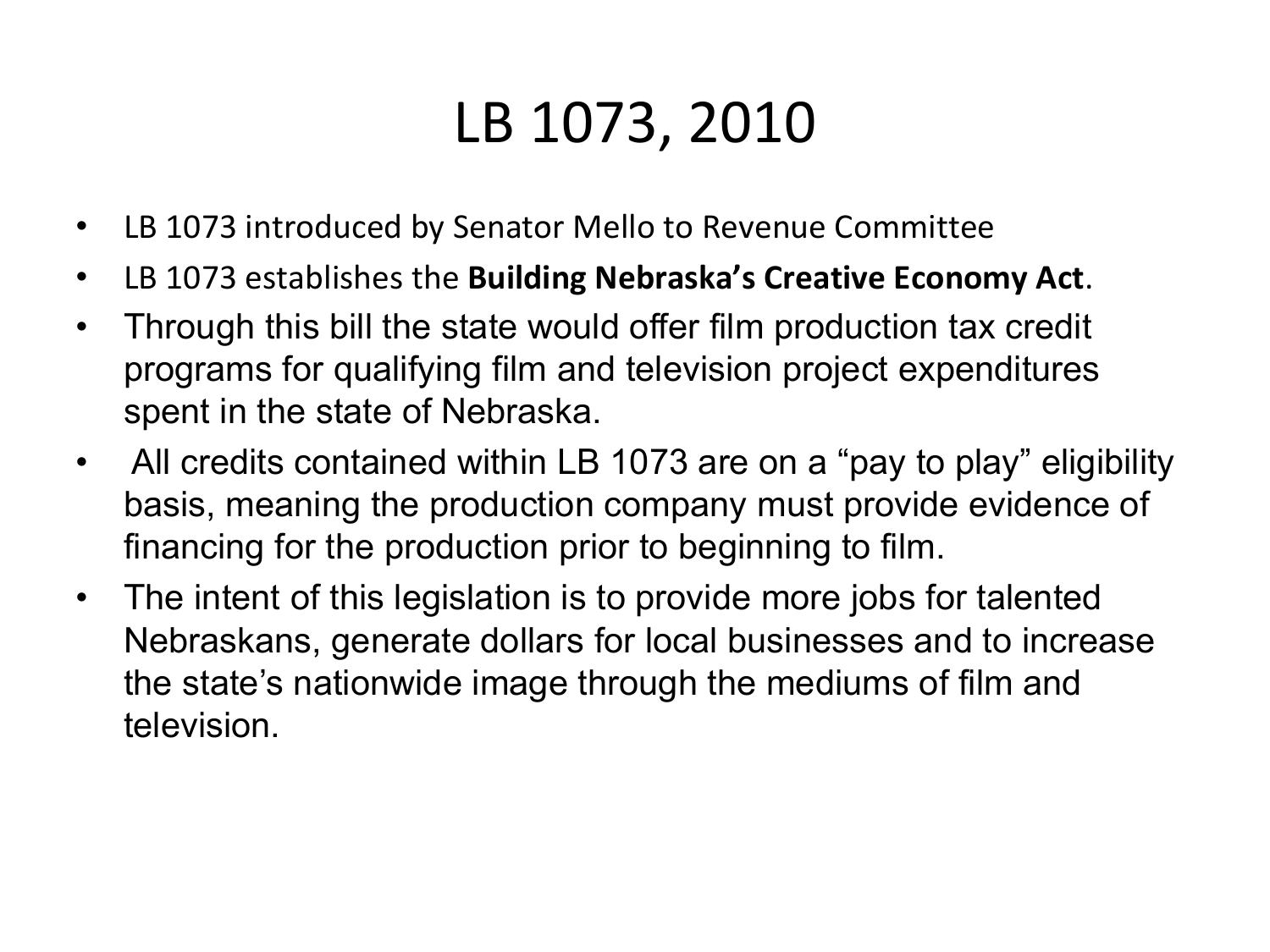### LB 863, 2012

- LB 863 introduced by Senator Coash to Urban Affairs Committee
- LB 863 makes explicit the eligibility of businesses which produce films, commercials and television programs for consideration under the Local Option Municipal Economic Development Act (LB840, 1991).
- In effect, the 55 communities which have established LOMED programs could consider distributing their LOMED dollars (commonly known as "LB 840 funds") to these types of businesses for the purposes of economic development of their communities.
- The passage of the Bill codified the language of LB840 to include the Film Industry.

This is the only successful legislation for Film Production support and was passed signed into law in 2012. Before it became a law, to be adapted by those communities who utilize LB840, this fund was used by the community of Valentine for a feature project. It was used locally as a grant to various local vendors who gave a discount to the production while in their community.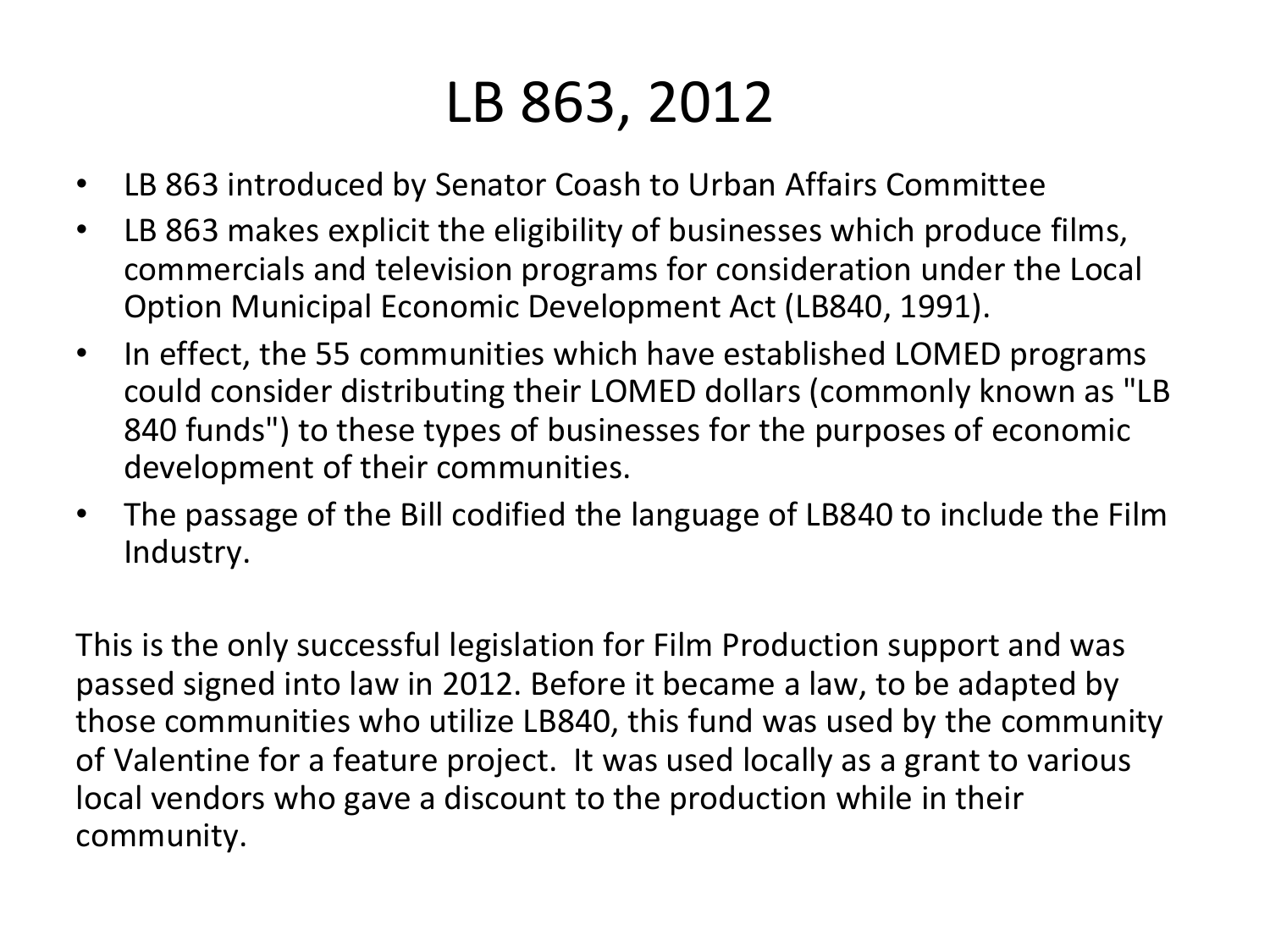#### LB 1018, 2016

- One Hundred Fourth Legislature Second Session 2016
- Chairperson: Senator Heath Mello
- Committee: Appropriations
- Date of Hearing: February 11, 2016
- The following constitutes the reasons for this bill and the purposes which are sought to be accomplished thereby:
- LB1018 is a bill to appropriate \$250,000 annually to Program 327 of the Nebraska Arts Council for the purposes of establishing and funding a grant program to support Nebraska economic development in communities for the purpose of film production.
- The Nebraska Arts Council will provide an annual report to the Appropriations Committee of the Legislature on the status of the grant program created by LB1018.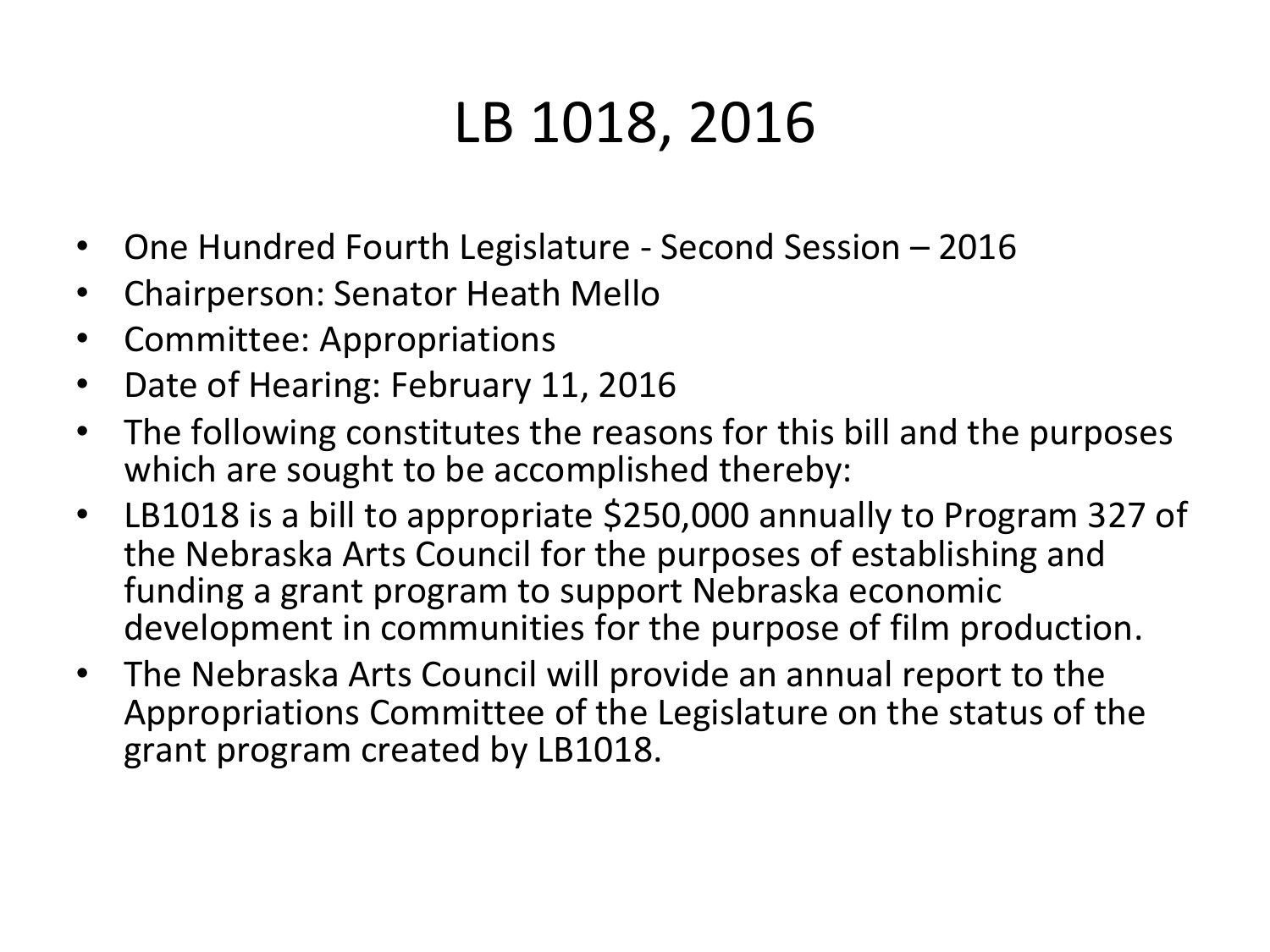# LB 1002, 2018

- LB 1002 Create the Nebraska Film Office Fund https://nebraskalegislature.gov/FloorDocs/105/PDF/IntroLB1002.pdf
- Introduced by **Senator Wishart**
- Date of Hearing: February 15, 2018
- Appropriations Committee
- Chair: **Senator Stinner**
- LB 1002 creates the Nebraska Film Office Fund. This fund could be used for future appropriations, grant funding, or gifts to promote film production in Nebraska.
- Fiscal Note: https://nebraskalegislature.gov/FloorDocs/105/PDF/FN/ LB1002\_20180214-140451.pdf
- The Speaker of the House re-introduced the bill as part of LB945 and it became the Nebraska Film Office Fund. https://nebraskalegislature.gov/bills/view\_bill.php? DocumentID=34303
- (See Item #8.) https://nebraskalegislature.gov/FloorDocs/105/PDF/Slip/LB945.pdf